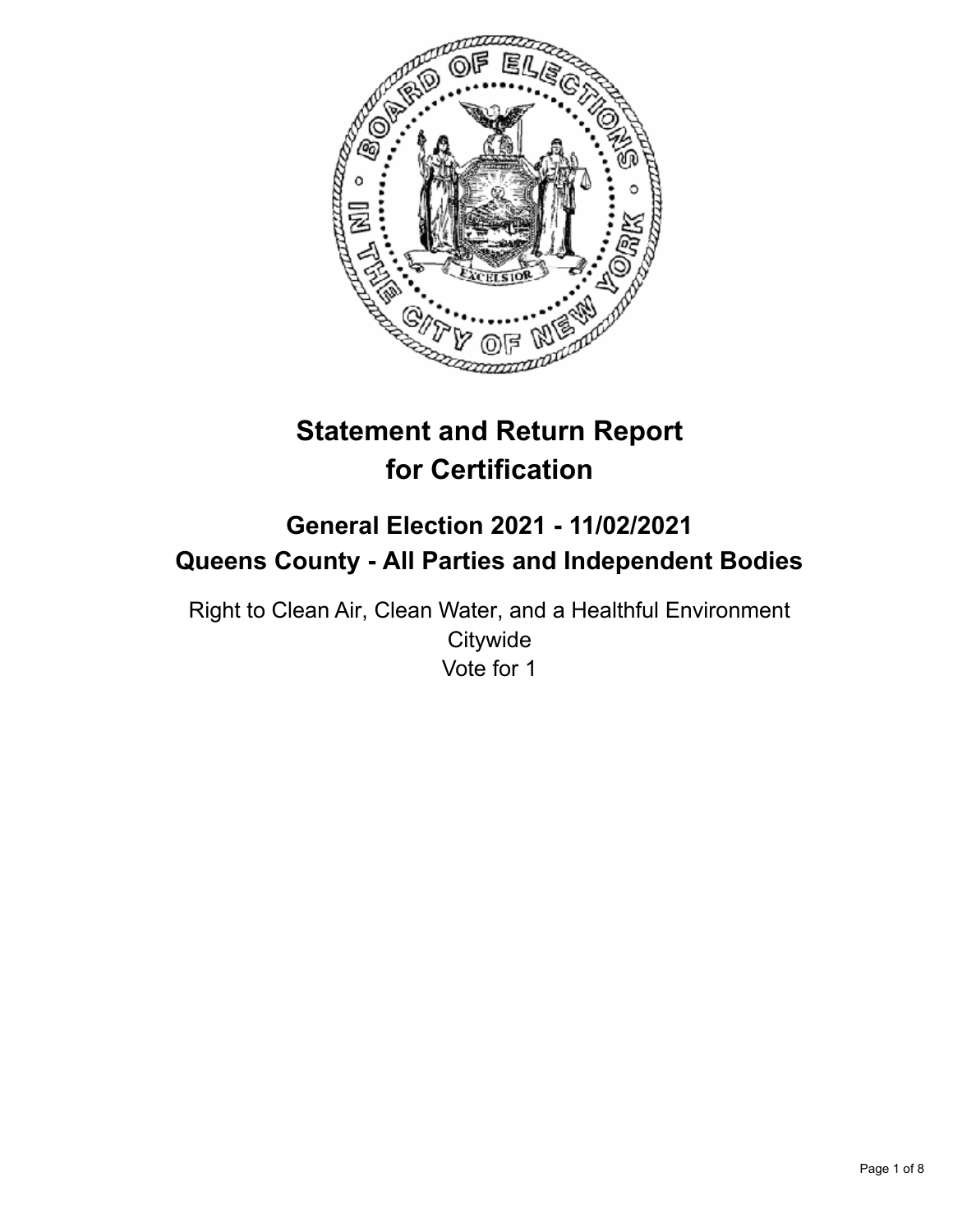

| <b>PUBLIC COUNTER</b>                                    | 23,094 |
|----------------------------------------------------------|--------|
| MANUALLY COUNTED EMERGENCY                               | 0      |
| <b>ABSENTEE / MILITARY</b>                               | 1,401  |
| AFFIDAVIT                                                | 198    |
| <b>Total Ballots</b>                                     | 24,693 |
| Less - Inapplicable Federal/Special Presidential Ballots | 0      |
| <b>Total Applicable Ballots</b>                          | 24,693 |
| <b>YES</b>                                               | 12,955 |
| <b>NO</b>                                                | 8,161  |
| <b>Total Votes</b>                                       | 21,116 |
| Unrecorded                                               | 3.577  |

## **Assembly District 24**

| <b>PUBLIC COUNTER</b>                                    | 13,728 |
|----------------------------------------------------------|--------|
| <b>MANUALLY COUNTED EMERGENCY</b>                        | 0      |
| ABSENTEE / MILITARY                                      | 1,309  |
| AFFIDAVIT                                                | 50     |
| <b>Total Ballots</b>                                     | 15,087 |
| Less - Inapplicable Federal/Special Presidential Ballots | 0      |
| <b>Total Applicable Ballots</b>                          | 15,087 |
| <b>YES</b>                                               | 10,387 |
| NO.                                                      | 2.074  |
| <b>Total Votes</b>                                       | 12,461 |
| Unrecorded                                               | 2,626  |

| <b>PUBLIC COUNTER</b>                                    | 12,833   |
|----------------------------------------------------------|----------|
| <b>MANUALLY COUNTED EMERGENCY</b>                        | $\Omega$ |
| ABSENTEE / MILITARY                                      | 1,548    |
| <b>AFFIDAVIT</b>                                         | 67       |
| <b>Total Ballots</b>                                     | 14,448   |
| Less - Inapplicable Federal/Special Presidential Ballots | $\Omega$ |
| <b>Total Applicable Ballots</b>                          | 14,448   |
| <b>YES</b>                                               | 8,803    |
| NO.                                                      | 3,047    |
| <b>Total Votes</b>                                       | 11,850   |
| Unrecorded                                               | 2.598    |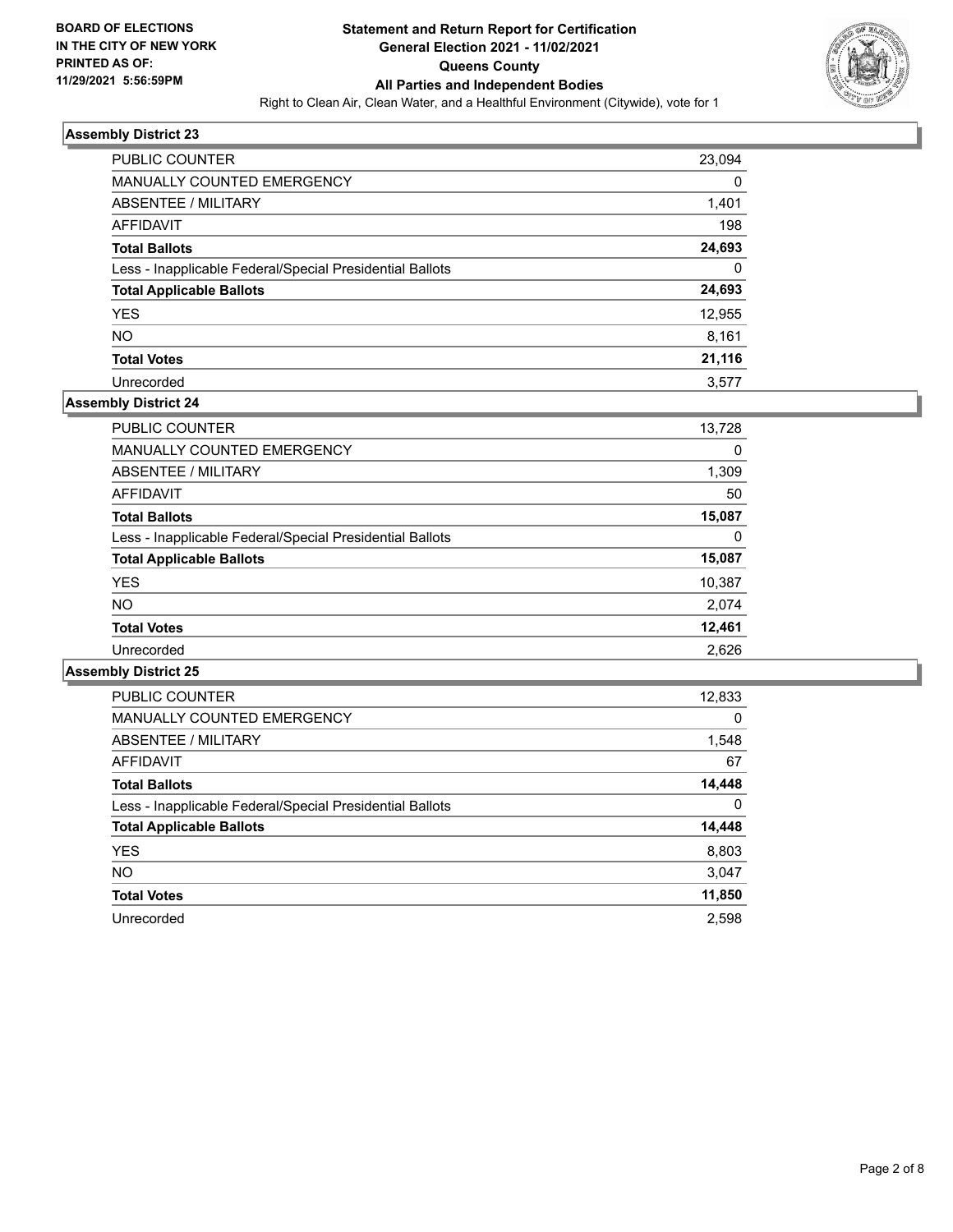

| <b>PUBLIC COUNTER</b>                                    | 22,506 |
|----------------------------------------------------------|--------|
| MANUALLY COUNTED EMERGENCY                               | 0      |
| ABSENTEE / MILITARY                                      | 2,402  |
| AFFIDAVIT                                                | 123    |
| <b>Total Ballots</b>                                     | 25,031 |
| Less - Inapplicable Federal/Special Presidential Ballots | 0      |
| <b>Total Applicable Ballots</b>                          | 25,031 |
| <b>YES</b>                                               | 15,405 |
| <b>NO</b>                                                | 6,031  |
| <b>Total Votes</b>                                       | 21,436 |
| Unrecorded                                               | 3.595  |

# **Assembly District 27**

| <b>PUBLIC COUNTER</b>                                    | 14,683 |
|----------------------------------------------------------|--------|
| <b>MANUALLY COUNTED EMERGENCY</b>                        | 0      |
| ABSENTEE / MILITARY                                      | 1,525  |
| AFFIDAVIT                                                | 59     |
| <b>Total Ballots</b>                                     | 16,267 |
| Less - Inapplicable Federal/Special Presidential Ballots | 0      |
| <b>Total Applicable Ballots</b>                          | 16,267 |
| <b>YES</b>                                               | 9,697  |
| <b>NO</b>                                                | 3,854  |
| <b>Total Votes</b>                                       | 13,551 |
| Unrecorded                                               | 2.716  |

| <b>PUBLIC COUNTER</b>                                    | 20,406   |
|----------------------------------------------------------|----------|
| <b>MANUALLY COUNTED EMERGENCY</b>                        | $\Omega$ |
| ABSENTEE / MILITARY                                      | 2,099    |
| <b>AFFIDAVIT</b>                                         | 117      |
| <b>Total Ballots</b>                                     | 22,622   |
| Less - Inapplicable Federal/Special Presidential Ballots | 0        |
| <b>Total Applicable Ballots</b>                          | 22,622   |
| <b>YES</b>                                               | 15,109   |
| NO.                                                      | 4,540    |
| <b>Total Votes</b>                                       | 19,649   |
| Unrecorded                                               | 2.973    |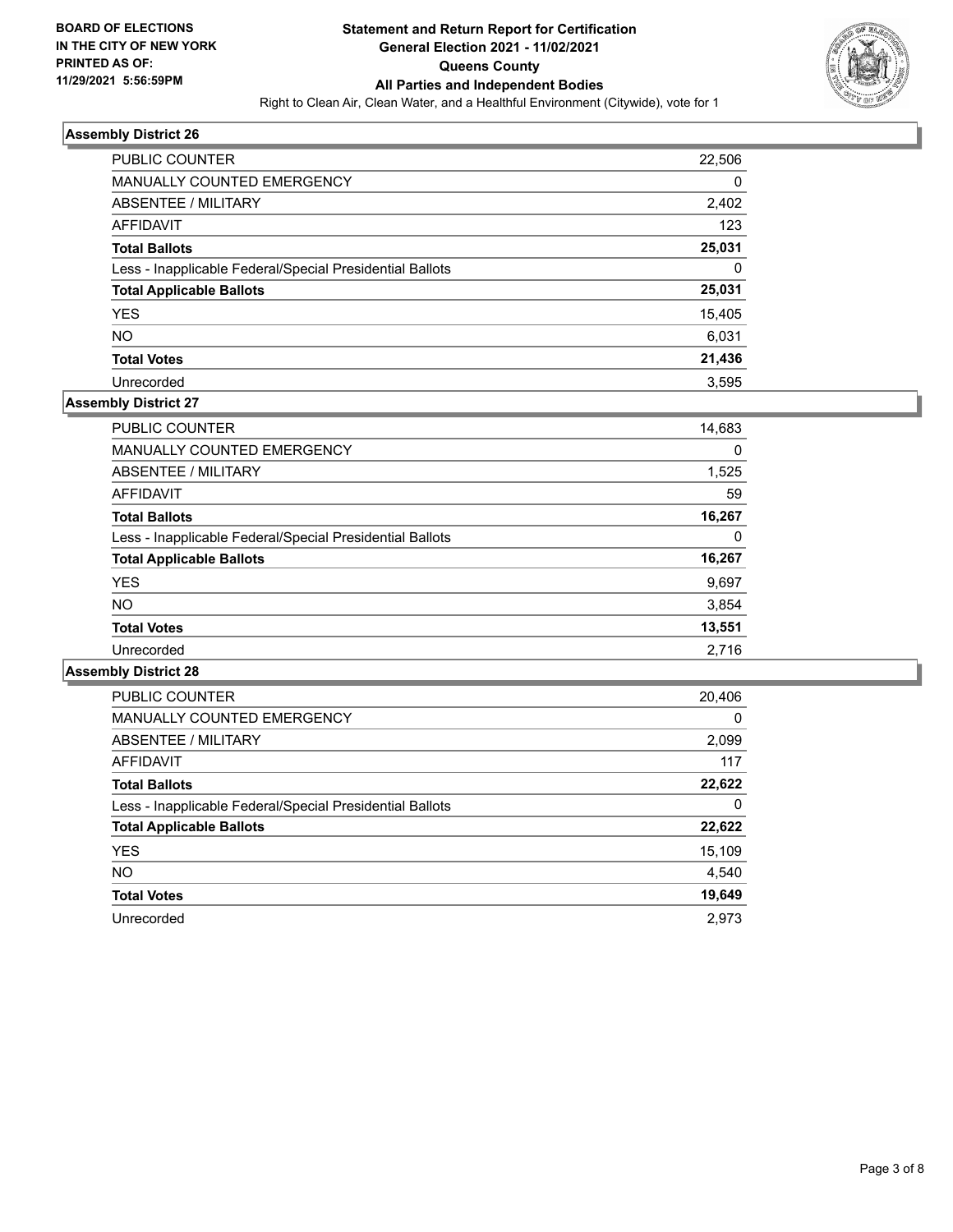

| <b>PUBLIC COUNTER</b>                                    | 16,114 |
|----------------------------------------------------------|--------|
| MANUALLY COUNTED EMERGENCY                               | 0      |
| ABSENTEE / MILITARY                                      | 1,361  |
| AFFIDAVIT                                                | 50     |
| <b>Total Ballots</b>                                     | 17,525 |
| Less - Inapplicable Federal/Special Presidential Ballots | 0      |
| <b>Total Applicable Ballots</b>                          | 17,525 |
| <b>YES</b>                                               | 13,989 |
| NO.                                                      | 633    |
| <b>Total Votes</b>                                       | 14,622 |
| Unrecorded                                               | 2.903  |

# **Assembly District 30**

| <b>PUBLIC COUNTER</b>                                    | 16,979 |
|----------------------------------------------------------|--------|
|                                                          |        |
| <b>MANUALLY COUNTED EMERGENCY</b>                        | 0      |
| ABSENTEE / MILITARY                                      | 1,142  |
| AFFIDAVIT                                                | 100    |
| <b>Total Ballots</b>                                     | 18,221 |
| Less - Inapplicable Federal/Special Presidential Ballots | 0      |
| <b>Total Applicable Ballots</b>                          | 18,221 |
| <b>YES</b>                                               | 11,559 |
| <b>NO</b>                                                | 3,584  |
| <b>Total Votes</b>                                       | 15,143 |
| Unrecorded                                               | 3,078  |

| <b>PUBLIC COUNTER</b>                                    | 10,973   |
|----------------------------------------------------------|----------|
| <b>MANUALLY COUNTED EMERGENCY</b>                        | $\Omega$ |
| ABSENTEE / MILITARY                                      | 775      |
| <b>AFFIDAVIT</b>                                         | 75       |
| <b>Total Ballots</b>                                     | 11,823   |
| Less - Inapplicable Federal/Special Presidential Ballots | 0        |
| <b>Total Applicable Ballots</b>                          | 11,823   |
| <b>YES</b>                                               | 9,128    |
| <b>NO</b>                                                | 693      |
| <b>Total Votes</b>                                       | 9,821    |
| Unrecorded                                               | 2.002    |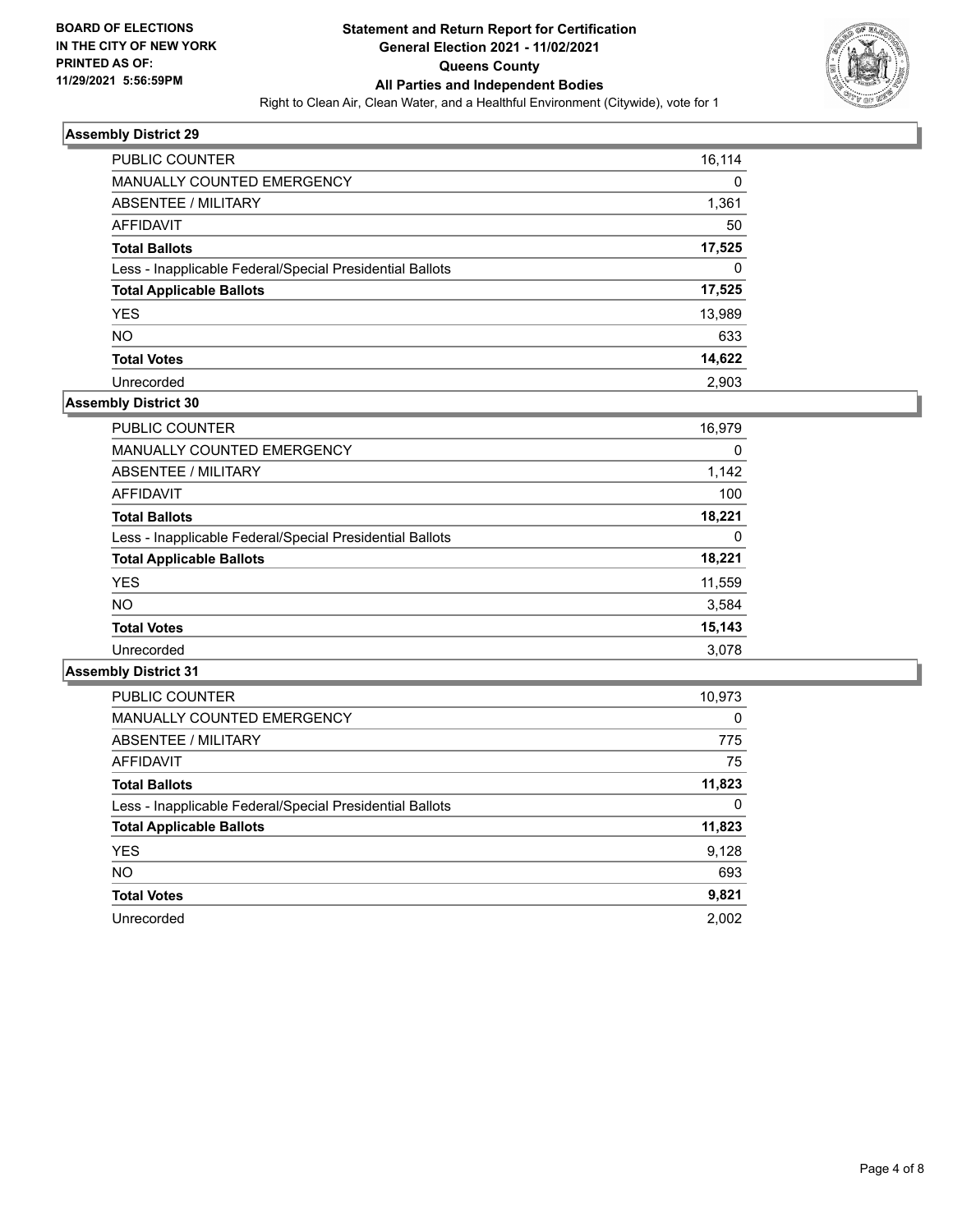

| PUBLIC COUNTER                                           | 14,251 |
|----------------------------------------------------------|--------|
| MANUALLY COUNTED EMERGENCY                               | 0      |
| ABSENTEE / MILITARY                                      | 1,068  |
| AFFIDAVIT                                                | 50     |
| <b>Total Ballots</b>                                     | 15,369 |
| Less - Inapplicable Federal/Special Presidential Ballots | 0      |
| <b>Total Applicable Ballots</b>                          | 15,369 |
| <b>YES</b>                                               | 12,497 |
| <b>NO</b>                                                | 487    |
| <b>Total Votes</b>                                       | 12,984 |
| Unrecorded                                               | 2.385  |

# **Assembly District 33**

| <b>PUBLIC COUNTER</b>                                    | 17,743 |
|----------------------------------------------------------|--------|
| <b>MANUALLY COUNTED EMERGENCY</b>                        | 0      |
| ABSENTEE / MILITARY                                      | 1,477  |
| AFFIDAVIT                                                | 63     |
| <b>Total Ballots</b>                                     | 19,283 |
| Less - Inapplicable Federal/Special Presidential Ballots | 0      |
| <b>Total Applicable Ballots</b>                          | 19,283 |
| <b>YES</b>                                               | 15,047 |
| NO.                                                      | 1,449  |
| <b>Total Votes</b>                                       | 16,496 |
| Unrecorded                                               | 2,787  |

| <b>PUBLIC COUNTER</b>                                    | 10,620   |
|----------------------------------------------------------|----------|
| <b>MANUALLY COUNTED EMERGENCY</b>                        | $\Omega$ |
| ABSENTEE / MILITARY                                      | 817      |
| AFFIDAVIT                                                | 72       |
| <b>Total Ballots</b>                                     | 11,509   |
| Less - Inapplicable Federal/Special Presidential Ballots | 0        |
| <b>Total Applicable Ballots</b>                          | 11,509   |
| <b>YES</b>                                               | 7,901    |
| NO.                                                      | 1,061    |
| <b>Total Votes</b>                                       | 8,962    |
| Unrecorded                                               | 2.547    |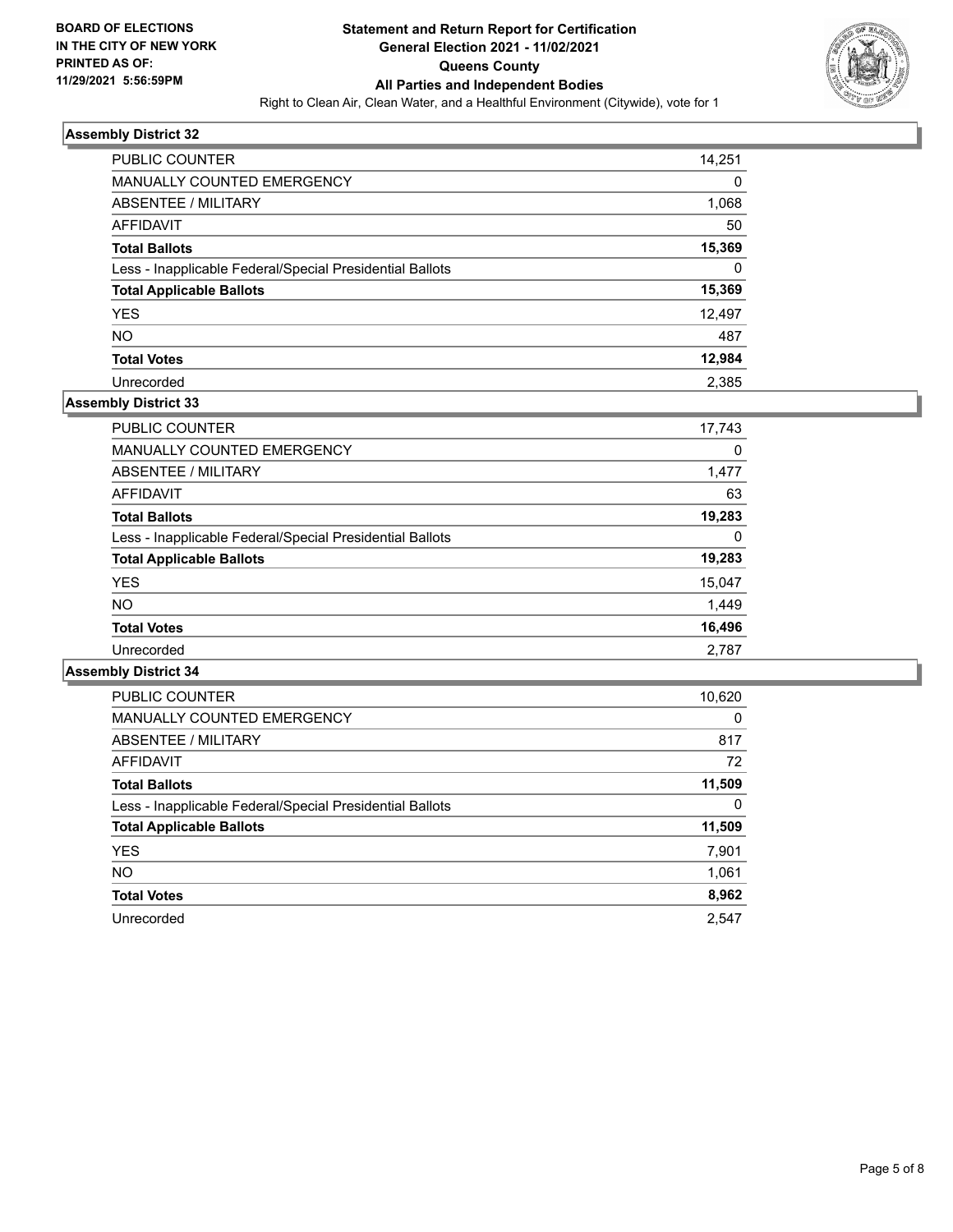

| <b>PUBLIC COUNTER</b>                                    | 8,836    |
|----------------------------------------------------------|----------|
| <b>MANUALLY COUNTED EMERGENCY</b>                        | 0        |
| ABSENTEE / MILITARY                                      | 680      |
| AFFIDAVIT                                                | 40       |
| <b>Total Ballots</b>                                     | 9,556    |
| Less - Inapplicable Federal/Special Presidential Ballots | $\Omega$ |
| <b>Total Applicable Ballots</b>                          | 9,556    |
| <b>YES</b>                                               | 6,651    |
| <b>NO</b>                                                | 717      |
| <b>Total Votes</b>                                       | 7,368    |
| Unrecorded                                               | 2.188    |

# **Assembly District 36**

| <b>PUBLIC COUNTER</b>                                    | 17,307 |
|----------------------------------------------------------|--------|
| <b>MANUALLY COUNTED EMERGENCY</b>                        | 0      |
| ABSENTEE / MILITARY                                      | 1,223  |
| AFFIDAVIT                                                | 183    |
| <b>Total Ballots</b>                                     | 18,713 |
| Less - Inapplicable Federal/Special Presidential Ballots | 0      |
| <b>Total Applicable Ballots</b>                          | 18,713 |
| <b>YES</b>                                               | 13,961 |
| <b>NO</b>                                                | 2,425  |
| <b>Total Votes</b>                                       | 16,386 |
| Unrecorded                                               | 2.327  |

| <b>PUBLIC COUNTER</b>                                    | 15,516   |
|----------------------------------------------------------|----------|
| <b>MANUALLY COUNTED EMERGENCY</b>                        | $\Omega$ |
| ABSENTEE / MILITARY                                      | 964      |
| <b>AFFIDAVIT</b>                                         | 142      |
| <b>Total Ballots</b>                                     | 16,622   |
| Less - Inapplicable Federal/Special Presidential Ballots | 0        |
| <b>Total Applicable Ballots</b>                          | 16,622   |
| <b>YES</b>                                               | 12,166   |
| NO.                                                      | 1,726    |
| <b>Total Votes</b>                                       | 13,892   |
| Unrecorded                                               | 2.730    |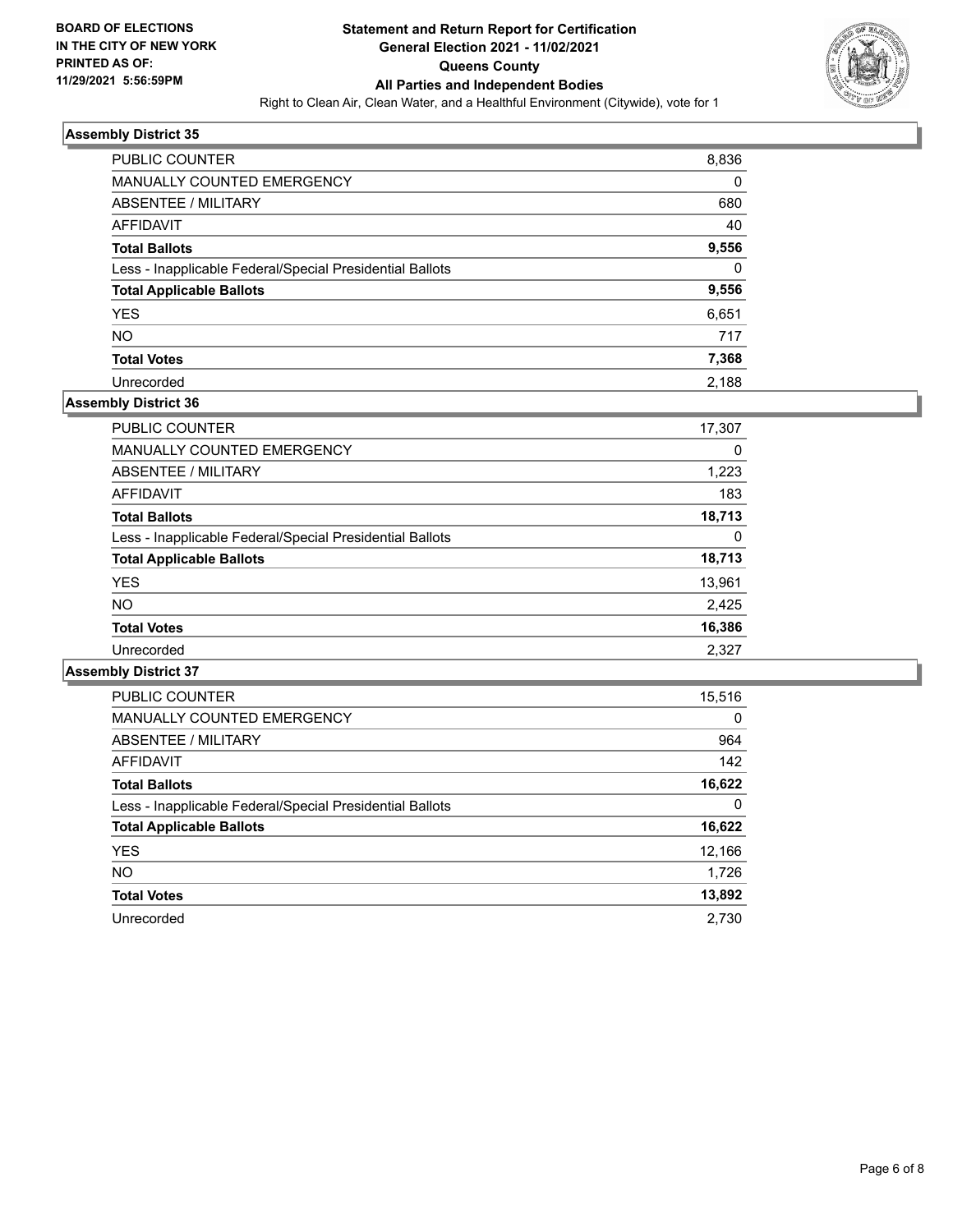

| PUBLIC COUNTER                                           | 10,129   |
|----------------------------------------------------------|----------|
| MANUALLY COUNTED EMERGENCY                               | $\Omega$ |
| ABSENTEE / MILITARY                                      | 643      |
| AFFIDAVIT                                                | 42       |
| <b>Total Ballots</b>                                     | 10,814   |
| Less - Inapplicable Federal/Special Presidential Ballots | $\Omega$ |
| <b>Total Applicable Ballots</b>                          | 10,814   |
| <b>YES</b>                                               | 7,138    |
| <b>NO</b>                                                | 1,565    |
| <b>Total Votes</b>                                       | 8,703    |
| Unrecorded                                               | 2.111    |

# **Assembly District 39**

| <b>PUBLIC COUNTER</b>                                    | 7,825 |
|----------------------------------------------------------|-------|
| <b>MANUALLY COUNTED EMERGENCY</b>                        | 0     |
| ABSENTEE / MILITARY                                      | 684   |
| AFFIDAVIT                                                | 45    |
| <b>Total Ballots</b>                                     | 8,554 |
| Less - Inapplicable Federal/Special Presidential Ballots | 0     |
| <b>Total Applicable Ballots</b>                          | 8,554 |
| <b>YES</b>                                               | 5,744 |
| NO.                                                      | 689   |
| <b>Total Votes</b>                                       | 6,433 |
| Unrecorded                                               | 2.121 |

| PUBLIC COUNTER                                           | 10,145   |
|----------------------------------------------------------|----------|
| <b>MANUALLY COUNTED EMERGENCY</b>                        | $\Omega$ |
| ABSENTEE / MILITARY                                      | 1,176    |
| <b>AFFIDAVIT</b>                                         | 56       |
| <b>Total Ballots</b>                                     | 11,377   |
| Less - Inapplicable Federal/Special Presidential Ballots | 0        |
| <b>Total Applicable Ballots</b>                          | 11,377   |
| <b>YES</b>                                               | 6,574    |
| <b>NO</b>                                                | 2,100    |
| <b>Total Votes</b>                                       | 8,674    |
| Unrecorded                                               | 2.703    |